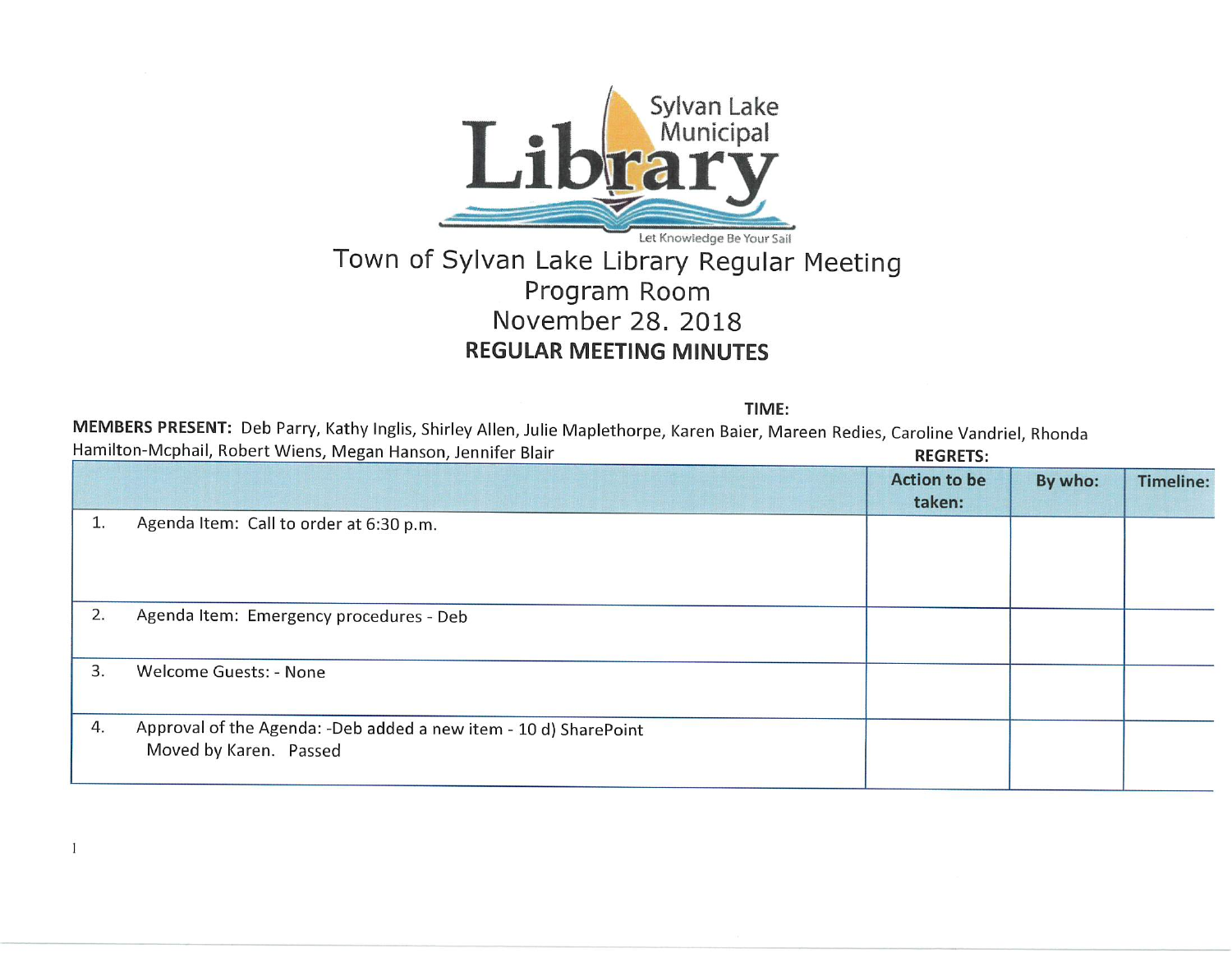| b) Information: Opioid crisis and staff request for training. Discussion. The RCMP may be willing<br>to give staff an information session. Protocol for dealing with medical emergencies should be part of<br>Safety Procedures.                                                                                                                                                                                                                                                                                                                 | <b>Contact RCMP</b><br><b>Check Safety</b><br>Policies                                         | Caroline<br>Deb, Julie |                          |
|--------------------------------------------------------------------------------------------------------------------------------------------------------------------------------------------------------------------------------------------------------------------------------------------------------------------------------------------------------------------------------------------------------------------------------------------------------------------------------------------------------------------------------------------------|------------------------------------------------------------------------------------------------|------------------------|--------------------------|
| c) Policies:<br>i) Management/Personnel policy update - Karen, Shirley, Mareen.<br>We are close to the final draft but some items need to be discussed as a board. We decided to focus<br>on this in the next meeting, Dec 12.<br>ii) Director's evaluation - Karen, Shirley, Mareen.<br>Discussion of documents related to the director's evaluation.<br>What does our policy say about performance committee - Caroline<br>Karen moved that we disengage Library Director's raise from the performance evaluation, Mareen<br>seconded. Passed. | Check our policy<br>to see how the<br>Performance<br>Evaluation<br>Committee is<br>structured. | Caroline               | <b>Dec 12</b><br>meeting |
| iii) Health and Safety - Julie, Deb are working on lockdown procedure with Caroline.<br>Safety statement done, organizational chart done. Safety policies will be in yellow binder in work<br>area. Julie has been looking into crisis training. We need to specify muster point locations and they<br>need to have signage. Julie and Deb for January meeting.                                                                                                                                                                                  | Investigate<br>possible<br>muster points.                                                      | Deb, Julie             | January<br>meeting       |
| iv) Review of Board Code of Conduct (tabled from October 2018) - Deb - tabled until January                                                                                                                                                                                                                                                                                                                                                                                                                                                      |                                                                                                |                        |                          |
| Visitors/Guests at Board Meetings Policy (none currently exist) -in progress, Deb, Julie<br>V)                                                                                                                                                                                                                                                                                                                                                                                                                                                   | Draft policy                                                                                   | Deb, Julie             | January<br>meeting       |
| vi) Orientation and Training for Board and Staff (review) - Deb                                                                                                                                                                                                                                                                                                                                                                                                                                                                                  |                                                                                                |                        |                          |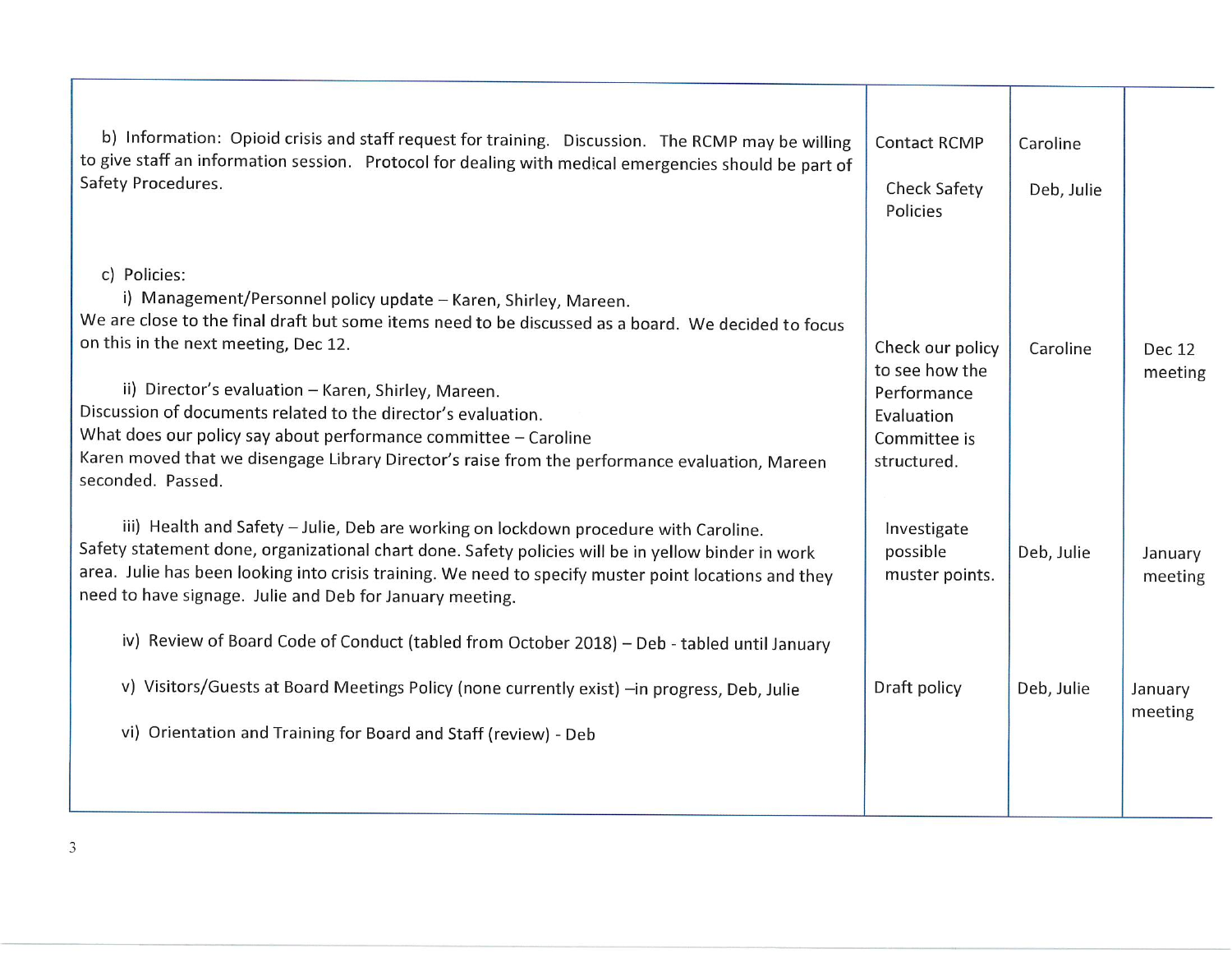| 5.<br>a) Approval of the minutes of Oct 10, 2018 Regular meeting moved by Kathy. Passed.<br>b) Approval of the minutes of the Nov 5, 2018 Emergency meeting. Kathy moved that they<br>be accepted as amended. Passed                                                                                                                                                                                                                                                                                                                                                                        |              |  |
|---------------------------------------------------------------------------------------------------------------------------------------------------------------------------------------------------------------------------------------------------------------------------------------------------------------------------------------------------------------------------------------------------------------------------------------------------------------------------------------------------------------------------------------------------------------------------------------------|--------------|--|
| 6. Deb introduced new board members Jennifer Blair, Megan Hanson, Roberts Wiens                                                                                                                                                                                                                                                                                                                                                                                                                                                                                                             |              |  |
| 7. Financials<br>a) Treasurer's report - Kathy: Chequing \$210.833.31<br>Long Term Planning \$68,435.57<br>Kathy moved that The Town of Sylvan Lake Library Board request Servus Credit Union to change our<br>name on our bank records to reflect this accurate corporate name. Currently we are called Sylvan<br>Lake Municipal Library. Seconded by Jennifer. Passed.<br>b) Deb reported on the budget proposal put to town council.<br>c) Letter to Council. Caroline introduced a letter to Council informing them of a name change to<br>the company that performs the library audit. | Shirty acres |  |
| 8. Director's report - Caroline: some numbers are up. Syria Day was well attended. The Librarian's<br>Lunch was much appreciated.                                                                                                                                                                                                                                                                                                                                                                                                                                                           |              |  |
| 9. Open Issues:<br>a) Stat holidays 2019 - introduced by Caroline. Julie moved to accept. Passed.                                                                                                                                                                                                                                                                                                                                                                                                                                                                                           |              |  |